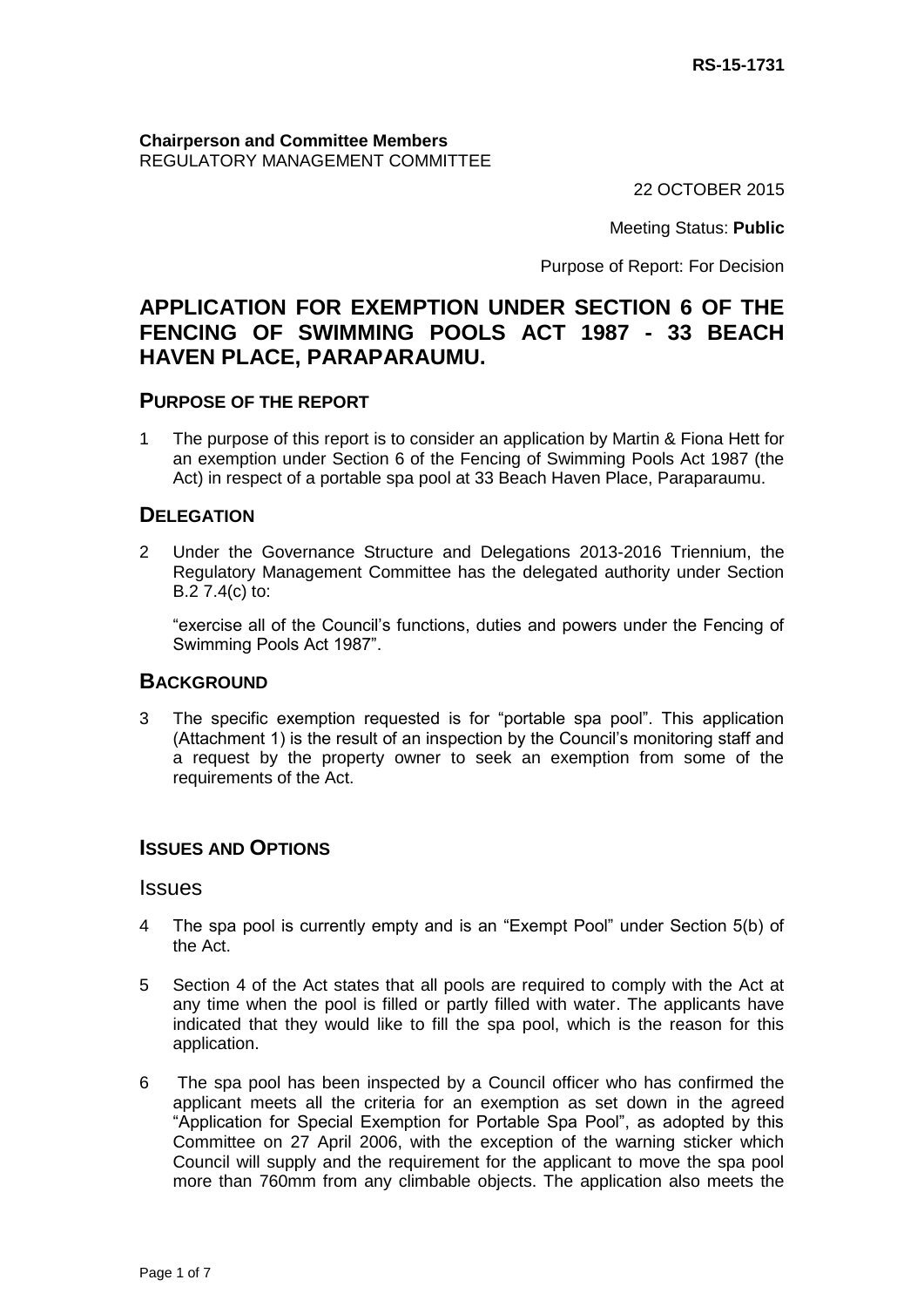requirements of the proposed "New Zealand Standard 8500:2006 Safety Barriers and Fences Around Swimming Pools, Spas and Hot Tubs". The applicant has also signed the "Statement of Undertaking". The property meets restricted access requirements.

7 It is the opinion of the reporting officer that this application could be approved subject to the conditions listed in the "Recommendations" being met because the applicant's proposal would not significantly increase danger to young children. The application is similar to others that the Council has previously considered and granted, subject to similar conditions.

# **CONSIDERATIONS**

#### Legal considerations

- 8 The Council is required to address the matters as set out in the Act and if it were to grant an exemption the Committee must be satisfied, having regard to the particular characteristics of the property, the pool and any other relevant circumstances, that such an exemption would not significantly increase the danger to young children.
- 9 If the Council was to grant an exemption under section 6(1) of the Act, then it may impose such other conditions relating to the property or the pool as are reasonable in the circumstances.
- 10 Any exemption granted or condition imposed under this section may be amended or revoked by a territorial authority, by resolution.

### Financial considerations

11 There are no financial considerations.

#### Tāngata whenua considerations

12 There are no tāngata whenua considerations.

# **SIGNIFICANCE AND ENGAGEMENT**

### Degree of significance

13 This matter is not significant under Council policy.

#### Engagement planning

14 An engagement plan is not needed to implement this decision.

# **RECOMMENDATIONS**

- 15 That the Regulatory Management Committee approve the application for exemption under Section 6 of the Fencing of Swimming Pools Act 1987 and not require a fence to be placed around a portable pool at 33 Beach Haven Place Paraparaumu, subject to the following conditions being complied with:
	- The pool has a height of 760mm or greater above ground or deck level and no objects are positioned so as to allow a young child to climb onto the cover; and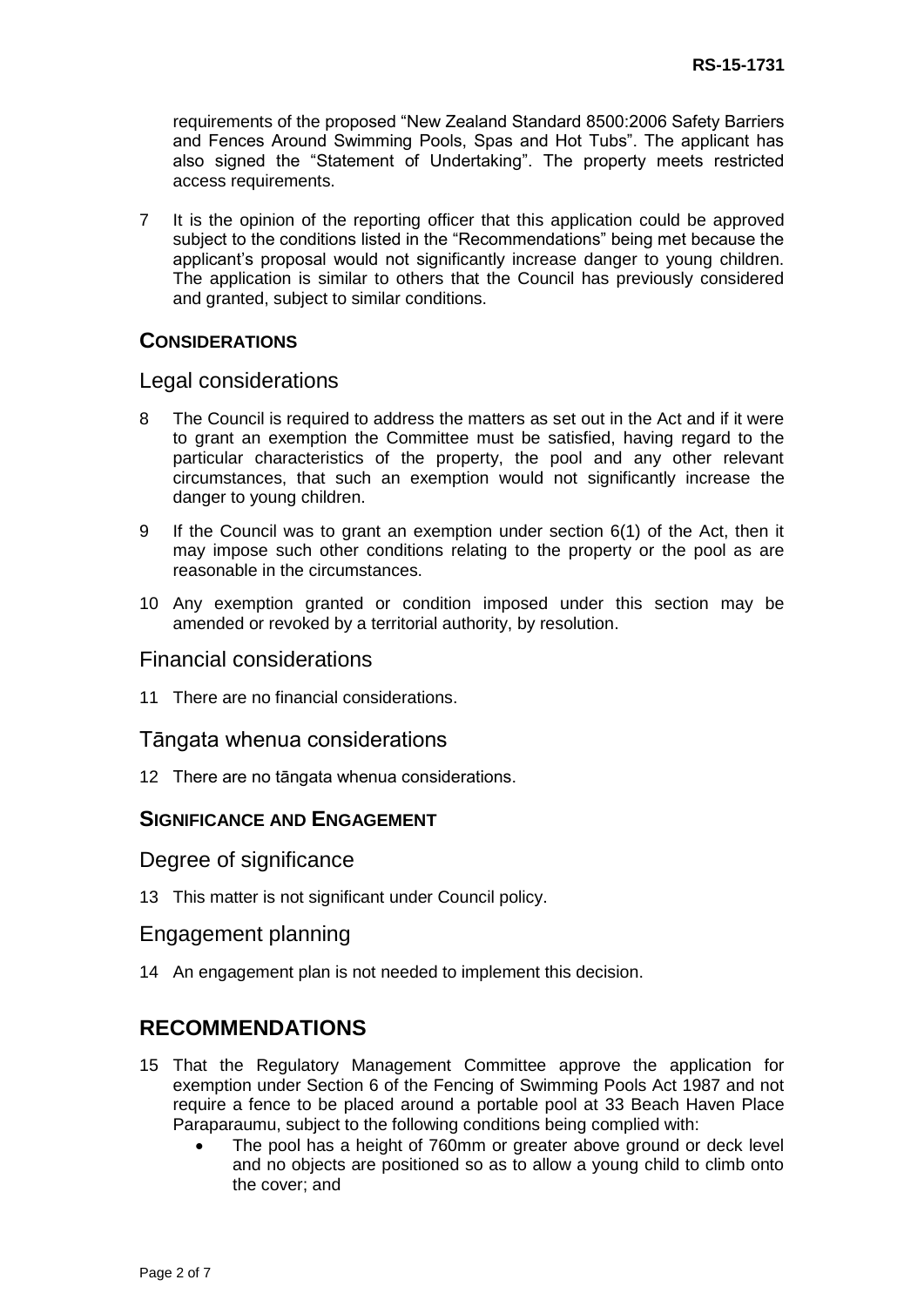- The property has suitable barriers in place to prevent a child up to the age of six years gaining access from outside the property, and the lockable spa cover meets the set criteria as stated below:
	- o the cover is lockable and able to be kept locked when the pool is not being used or supervised;
	- o the locks cannot be opened or released by a child up to the age of six years;
	- o the cover cannot be lifted more than 100mm above the top of the spa, when locked in place;
	- o the cover must be made of material that can withstand the weight of at least 60 kgs to ensure that it would withstand the weight of a child up to six years;
	- o the cover must be constructed of a suitable material and not allow water to pond on top of it;
	- o the cover and locks must be maintained in a good state of repair; and
	- o suitable warning stickers/signs be placed on the cover to advise that it must be locked in place when the pool is not being used or supervised.

**Report prepared by** **Approved for submission Approved for submission**

Peter Ropata

**Compliance Officer**

Kevin Currie **Group Manager Regulatory Services**

Tamsin Evans **Group Manager Community Services**

### **ATTACHMENTS**

- **1. The application**
- **2. Empty spa pool letter**
- **3. Photo**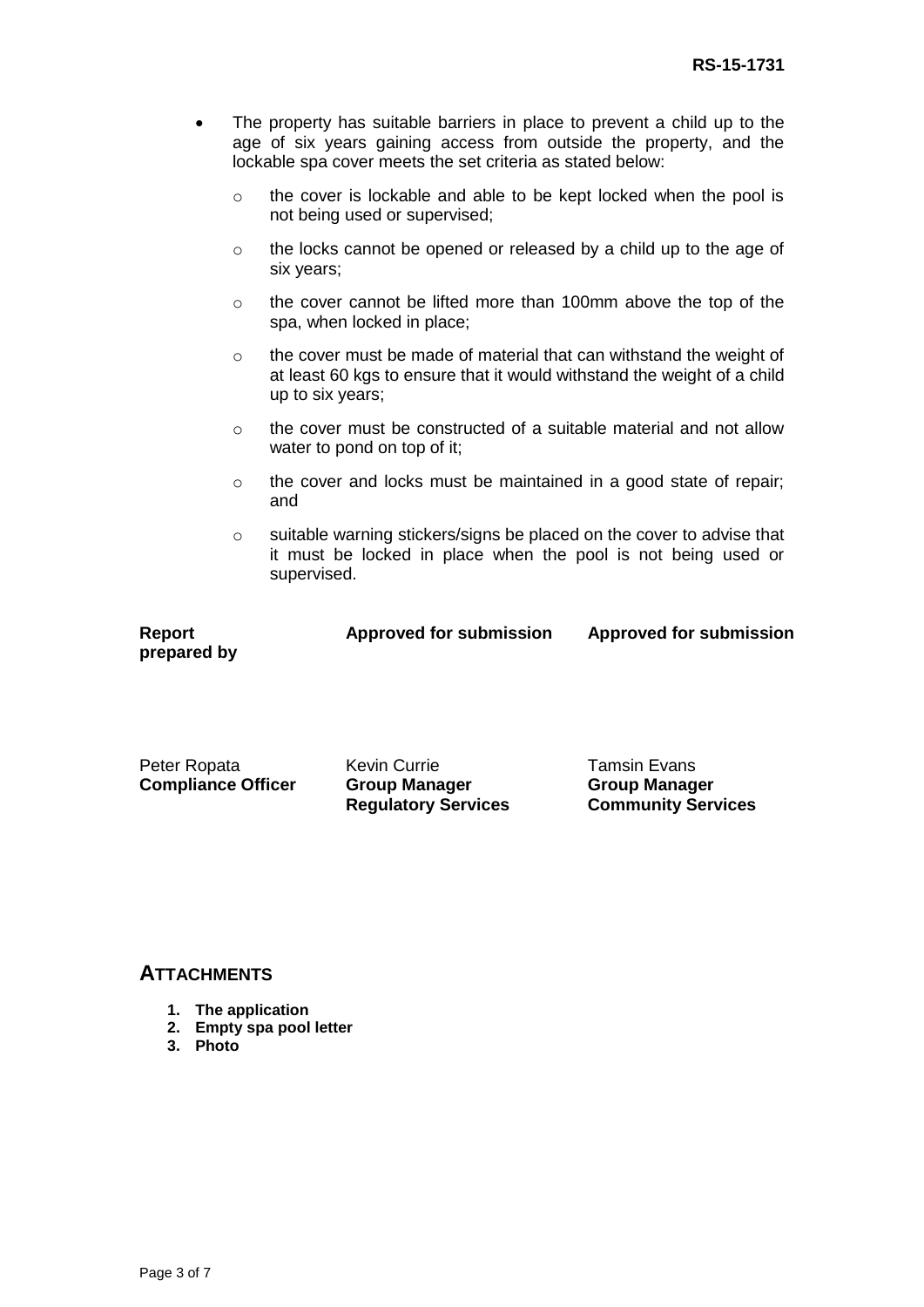# **Attachment 1:**

 $-7$ 

|     | <b>APPLICATION FORM</b><br>SPECIAL EXEMPTION FOR PORTABLE SPA POOL<br>UNDER SECTION 6 OF THE FENCING OF SWIMMING POOLS ACT 1987                                                                                                                                                                                                                                                                                                                                                                                                                                                                                                                                                                            |                                                                               |                     |                                                |                                                                                                                                                                                                                                      |
|-----|------------------------------------------------------------------------------------------------------------------------------------------------------------------------------------------------------------------------------------------------------------------------------------------------------------------------------------------------------------------------------------------------------------------------------------------------------------------------------------------------------------------------------------------------------------------------------------------------------------------------------------------------------------------------------------------------------------|-------------------------------------------------------------------------------|---------------------|------------------------------------------------|--------------------------------------------------------------------------------------------------------------------------------------------------------------------------------------------------------------------------------------|
|     | Application for an exemption for spa pool is made in accordance with the details set out below:                                                                                                                                                                                                                                                                                                                                                                                                                                                                                                                                                                                                            |                                                                               |                     |                                                |                                                                                                                                                                                                                                      |
| 1.  | Physical address of property where spa pool is sited: 33 Beach Haven                                                                                                                                                                                                                                                                                                                                                                                                                                                                                                                                                                                                                                       |                                                                               |                     |                                                | Mace                                                                                                                                                                                                                                 |
| 2.1 | Full name and address of property owner: Martin and Ficng Heft                                                                                                                                                                                                                                                                                                                                                                                                                                                                                                                                                                                                                                             |                                                                               |                     |                                                |                                                                                                                                                                                                                                      |
|     |                                                                                                                                                                                                                                                                                                                                                                                                                                                                                                                                                                                                                                                                                                            | Beach Haven Place, Paraproximu Beach                                          |                     |                                                |                                                                                                                                                                                                                                      |
| 3.  | The property is occupied by: $\blacksquare$ owner                                                                                                                                                                                                                                                                                                                                                                                                                                                                                                                                                                                                                                                          |                                                                               | $\Box$ tenant       |                                                |                                                                                                                                                                                                                                      |
| 4.  | Contact details of owner                                                                                                                                                                                                                                                                                                                                                                                                                                                                                                                                                                                                                                                                                   |                                                                               |                     |                                                |                                                                                                                                                                                                                                      |
|     | Day time phone contact number: 027 863                                                                                                                                                                                                                                                                                                                                                                                                                                                                                                                                                                                                                                                                     |                                                                               |                     | 9926                                           |                                                                                                                                                                                                                                      |
|     | After hours phone contact number: 027 863 9426                                                                                                                                                                                                                                                                                                                                                                                                                                                                                                                                                                                                                                                             |                                                                               |                     |                                                |                                                                                                                                                                                                                                      |
|     | Fax number:                                                                                                                                                                                                                                                                                                                                                                                                                                                                                                                                                                                                                                                                                                |                                                                               |                     |                                                |                                                                                                                                                                                                                                      |
|     | Email address: <i>Martin</i> - hett e Kapifi - School . n 2                                                                                                                                                                                                                                                                                                                                                                                                                                                                                                                                                                                                                                                |                                                                               |                     |                                                |                                                                                                                                                                                                                                      |
| 5.  | This application for exemption relates to a portable spa pool (see overleaf)                                                                                                                                                                                                                                                                                                                                                                                                                                                                                                                                                                                                                               |                                                                               |                     |                                                |                                                                                                                                                                                                                                      |
|     |                                                                                                                                                                                                                                                                                                                                                                                                                                                                                                                                                                                                                                                                                                            |                                                                               |                     |                                                |                                                                                                                                                                                                                                      |
|     |                                                                                                                                                                                                                                                                                                                                                                                                                                                                                                                                                                                                                                                                                                            |                                                                               |                     |                                                |                                                                                                                                                                                                                                      |
|     |                                                                                                                                                                                                                                                                                                                                                                                                                                                                                                                                                                                                                                                                                                            |                                                                               |                     |                                                |                                                                                                                                                                                                                                      |
| 6.  | I believe my portable spa pool meets all the conditions specified by Council:                                                                                                                                                                                                                                                                                                                                                                                                                                                                                                                                                                                                                              |                                                                               |                     |                                                | TNo.<br><b>LY</b> es                                                                                                                                                                                                                 |
| 7.  | If no, specify any points that you believe may not comply:                                                                                                                                                                                                                                                                                                                                                                                                                                                                                                                                                                                                                                                 |                                                                               |                     |                                                |                                                                                                                                                                                                                                      |
|     |                                                                                                                                                                                                                                                                                                                                                                                                                                                                                                                                                                                                                                                                                                            |                                                                               |                     |                                                |                                                                                                                                                                                                                                      |
|     |                                                                                                                                                                                                                                                                                                                                                                                                                                                                                                                                                                                                                                                                                                            |                                                                               |                     |                                                |                                                                                                                                                                                                                                      |
|     |                                                                                                                                                                                                                                                                                                                                                                                                                                                                                                                                                                                                                                                                                                            |                                                                               |                     |                                                |                                                                                                                                                                                                                                      |
|     | All the relevant information on this form is required to be provided under the Fencing of Swimming<br>Pools Act for Kapiti Coast District Council to process your application. Under this Act, this information<br>has to be made available to members of the public including business organisations. The information<br>contained in this application may be available to other departments of Council. You have the right to<br>access the personnel information held about you by the Council which can be readily retrieved. You<br>can also request that the Council correct any personal information it holds about you.<br>This application must be accompanied by:<br><b>Application Fee</b><br>۰ | A site plan showing the subject of this application (if considered necessary) |                     |                                                |                                                                                                                                                                                                                                      |
|     | ö                                                                                                                                                                                                                                                                                                                                                                                                                                                                                                                                                                                                                                                                                                          | Photographs showing the spa pool relating to this application                 |                     |                                                |                                                                                                                                                                                                                                      |
|     | FOR OFFICE USE ONLY GL Code                                                                                                                                                                                                                                                                                                                                                                                                                                                                                                                                                                                                                                                                                |                                                                               |                     |                                                |                                                                                                                                                                                                                                      |
|     | Date Received: $95 - 10 - 2015$                                                                                                                                                                                                                                                                                                                                                                                                                                                                                                                                                                                                                                                                            |                                                                               | Hearing Date:       |                                                | 22 Relater 2015                                                                                                                                                                                                                      |
|     | Receipt Number: Necessary Section 2014                                                                                                                                                                                                                                                                                                                                                                                                                                                                                                                                                                                                                                                                     |                                                                               | Exemption:          | Granted                                        | Declined                                                                                                                                                                                                                             |
|     |                                                                                                                                                                                                                                                                                                                                                                                                                                                                                                                                                                                                                                                                                                            |                                                                               | Applicant Notified: |                                                | <u>in the community of the community of the community of the community of the community of the community of the community of the community of the community of the community of the community of the community of the community </u> |
|     | f881W                                                                                                                                                                                                                                                                                                                                                                                                                                                                                                                                                                                                                                                                                                      |                                                                               |                     | Pool Register updated: North Marian Contractor |                                                                                                                                                                                                                                      |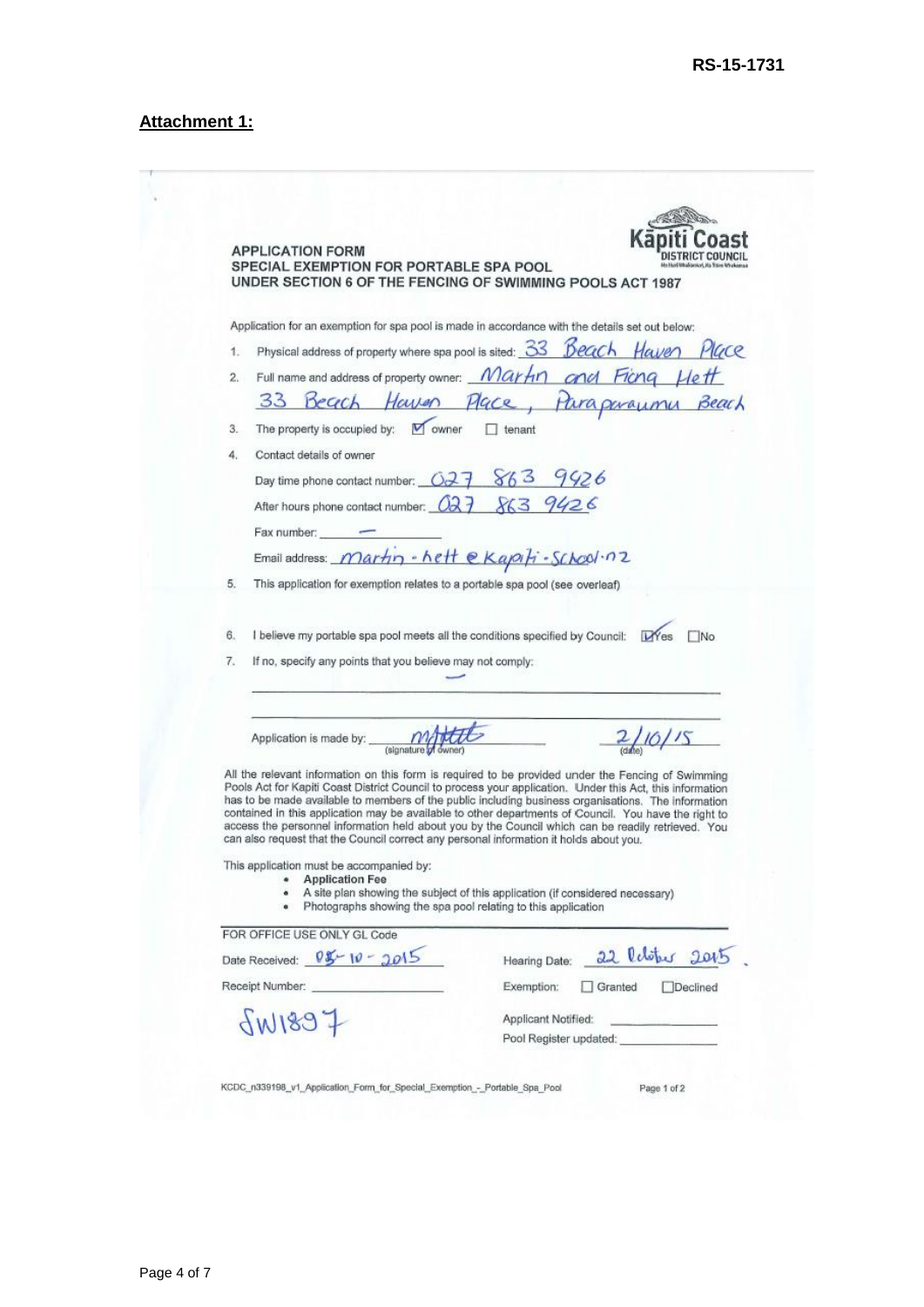Special Exemption for Spa Pool under Section 6 of the Fencing of Swimming Pools Act 1987 can be considered for portable spa pools, where:

- The pool has a height of 760mm or greater above ground or deck level and no objects are positioned so as to allow a young child to climb onto the cover.
- The property has suitable barriers in place to prevent a child up to the age of six years gaining ä access from outside the property, and the lockable spa cover meets the set criteria as stated below:
	- × The cover is lockable and able to be kept locked when the pool is not being used or supervised.
	- The locks cannot be opened or released by a child up to the age of six years.  $\blacksquare$
	- The cover cannot be lifted more than 100mm above the top of the spa, when locked in  $\blacksquare$ place.
	- The cover must be made of material that can withstand the weight of at least 60kgs to ensure that it will more than take the weight of a child up to six years.
	- The cover must e constructed of suitable material so the water will not pond on top of it.
	- The cover and locks must be maintained in a good state of repair.
	- That suitable warning stickers/signs be placed on the cover to advise that it must be locked in place when the pool is not being used or supervised.
	- That the property owner/tenant sign a statement of undertaking, taking full responsibility to ensure the above requirements are adhered to.

#### **Statement of Undertaking**

Hett Martin I (insert name) being the owner/tenant of the property detailed in the above application do herby give my undertaking accepting full responsibility to ensure that the condition attached to my application for exemption under the Fencing of Swimming Pools Act 1987 will be adhered to at all times that the spa pool is filled.

Signed Date:

| Witnessed by Name: |
|--------------------|
| Signature:         |
| Date:              |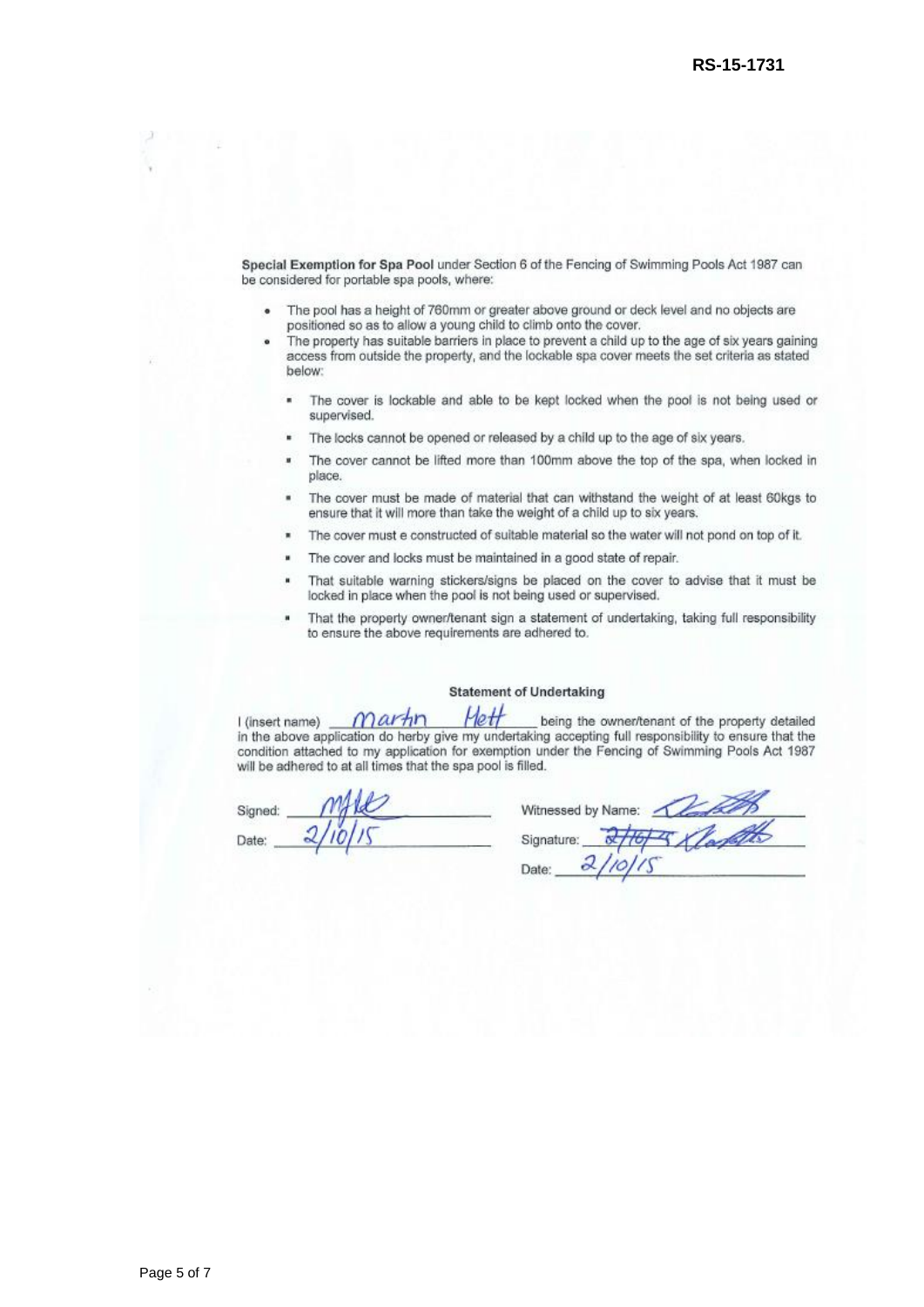#### **Attachment 2:**

Kā Coast File: SW1897 02 October 2015 Martin & Fiona Hett 33 Beach Haven Place PARAPARAUMU BEACH Dear Martin & Fiona FENCING OF SWIMMING POOLS ACT 1987 - 33 BEACH HAVEN PLACE, PARAPARAUMU An inspection of the above property on 2 October 2015 for the purposes of determining compliance with the Fencing of Swimming Pools Act 1987 (the Act), revealed the following: 1. The maximum depth of water in the spa pool does not exceed 400mm (fully empty at time of inspection). Therefore the spa pool is considered exempt under section 5(b) of the Act. Please remember that your pool meets section 5(b) only when it contains less than 400mm of water. If you wish to refill your pool you are required to comply with the provisions of the Act. In this event, you will need to contact Council to arrange for your pool to be re-inspected. Yours sincerely S T. eter Ropata **COMPLIANCE OFFICER** 175 Rims Road, Paraparating 9032 | Private Bay 60 601 Ps caparacing 5254 | 1:04 236 4700 Pr 04 296 4830 | www.kapit.coast.govt.nz